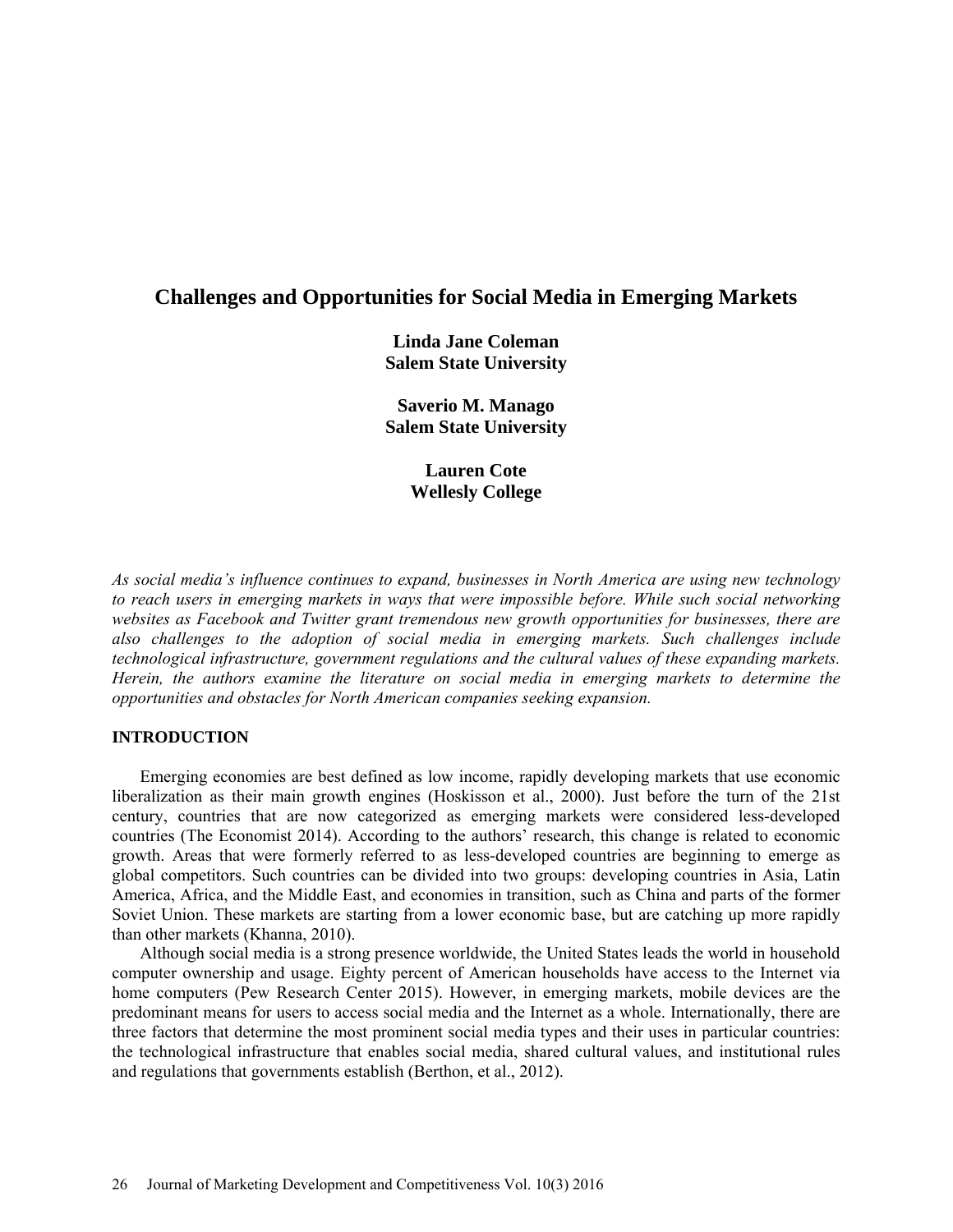The authors specifically explored social media in emerging markets. Are social networking sites like Facebook, Twitter, and YouTube growing along with these emerging economies? If so, how is this mutual growth connected?

## **USER DEMOGRAPHICS**

Although Internet usage is increasing worldwide, access is still predominantly limited to the affluent. In emerging markets, cell phone usage is popular and allows the user to access their bank account information, share data and connect to social media. Europe and northern countries use the Internet at a higher level than some Latin countries. Personal contact is still preferred in Italy. The use of the Internet varies in Asian countries. In less wealthy countries such as India, Internet usage is more for the affluent. Japan and South Korea have higher levels of Internet access than the majority of countries in Asia (Euromonitor International, 2010).

Worldwide, the typical Internet user is young, educated, and is capable of reading or speaking some degree of English. Seventy percent of Vietnamese people between the ages of 18 and 34 use the Internet, while only twenty one percent of those 35 and older do. There is a similar gap in Vietnamese people who can read or speak some English. Such trends are reflected across the globe, with the greatest user age gaps occurring in Asia (Pew Research Center, 2015).

Although men have historically represented the majority of technology users, women have emerged as the majority users of Facebook and Twitter. As these arenas evolve, females have found selfexpression and are more empowered by technology. These platforms provide arenas for women to express feelings, ideas and beliefs pertaining to politics and other subjects, particularly in times of political turmoil, such as the Arab Spring (Ajjan, et al., 2014).

Studies have shown that female bloggers in Africa and Iran felt empowered psychologically when writing about topics they cared about such as discriminatory laws, sexual health and a variety of subjects that are taboo in their countries (Ajjan, et al., 2014). The Internet allows women the space to converse anonymously without fear of prosecution or discrimination.

# **SOCIAL MEDIA**

With a handful of exceptions, there is a global trend toward the continued and increased usage of social media. Social media's influence is constantly expanding as more people join online communities every day. Social media platforms are maturing into serious communication channels that facilitate problem-solving in creative and unexpected ways for commercial purposes, educational institutions, government and not-for-profit organizations, and for crisis responders and crisis response efforts (Perkins, 2010). Facebook is one of the more prominent social networking sites worldwide, and has experienced an incredible amount of growth in the past few years: Facebook's active monthly user population has grown from 200 million users in 2009 to 1.35 billion users in the third quarter of 2014 (Statista, 2014). Of these users, more than 60% of them use Facebook every day (Swani, 2013).

Consumers are increasingly adopting social networking, engaging in micro-blogging, and downloading applications for smartphones and computer tablets. Along with sharing and communicating with friends about their social lives, updating pictures and posting status updates, customers and members of society have found that social media applications can empower them as they navigate through the abundance of information available online (Andzulis, 2012). These trends are reflected in such emerging markets as Tunisia, China, India, Indonesia, Malaysia, the Philippines, Argentina, Brazil, Chile, El Salvador, Mexico, Kenya, Senegal, South Africa and Uganda. Of all emerging markets surveyed, these markets show an increase in smartphone-based social media usage from spring 2013 to spring 2014. A handful of other countries surveyed, such as Poland, Russia, Egypt, Jordan, Lebanon, Ghana and Nigeria experienced decreases in usage across that same time period (Pew Research Center, 2015).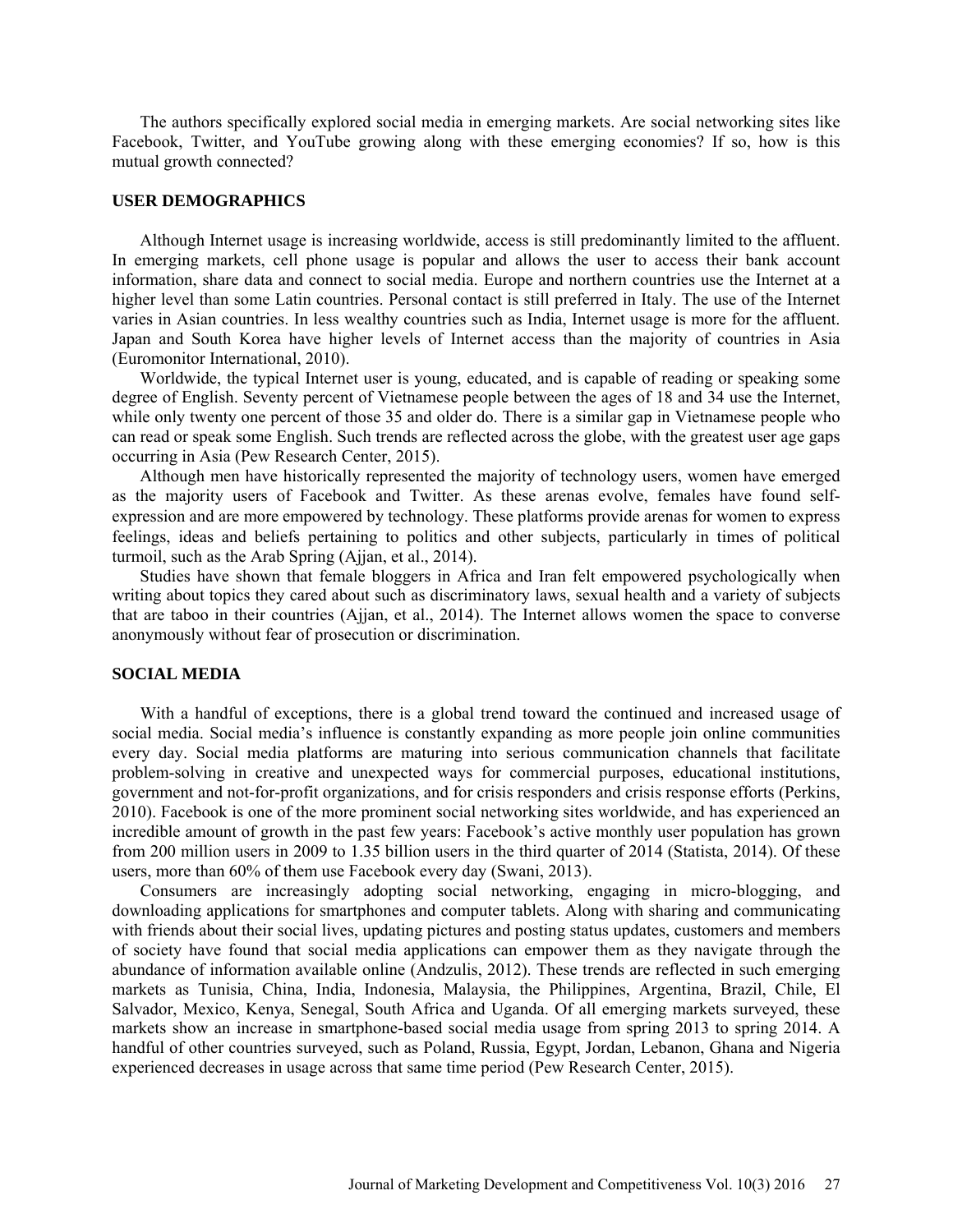Facebook is very popular in Indonesia because of its mobile accessibility. Indonesia is the second largest country represented on Facebook, and it is the fourth largest represented on Twitter. Emerging markets mostly rely on mobile devices to access their social media accounts (Goggin, 2014).

# **TECHNOLOGICAL INFRASTRUCTURE**

Technology can be the ace in the hole for markets that are emerging and have antiquated and inadequate infrastructures. The lack of a modern technological infrastructure is an advantage for mobile growth and expansion of mobile technology. Sizeable percentages from 32 emerging markets use mobile devices to access the Internet instead of desktop computers. In ten of these countries (Kenya, India, Nicaragua, El Salvador, Indonesia, Peru, Bangladesh, Mexico, the Philippines, Tanzania, Uganda and Pakistan), desktop computer ownership is under two-in-ten or fewer (Pew Research Center, 2015). In contrast, a median of eighty-four percent across these 32 countries own a cell phone. This is not a far departure from the 90% cell phone ownership in the United States (Pew Research Center, 2015).

The spread of social media is not limited to smartphones. "Facebook Lite" is a version of Facebook developed for everyday cell phones in low-bandwidth or developing countries. Because of this development, Facebook vastly increased the size of its user base and became a leader in many markets outside of North America and Europe, and throughout Asia, the Middle East, and South America (Goggin, 2014). When the latest mobile technology becomes popular across the globe, unlimited opportunities for advertisers are created, but only if advertisers can effectively capitalize on them and fully realize the potential of the new technologies (Craig, 2013).

New mobile technologies have caused a shift in activity from the desktop computer to the mobile device, a shift of focus away from the firm and toward the consumer, and a shift in the focus of power from the firm to the consumer. New social media outlets allow for the transformation of dialogue from monologues to communal social media dialogues in which many people can reach many others at once (Berthon, et al., 2012).

As the mobile technology grows in popularity throughout the globe, there are countless opportunities for creative marketers (Craig, 2013). Indonesia has only 20 million Internet subscribers; it has 282 million cellular users (Hayat, 2014).

The lack of landlines in many African and Asian countries lends itself to a dependence on cell phones as a means of communication. This also raises questions as to the relationship between the lack of landlines and the recent growth of mobile Internet access in emerging markets. Does the abandonment of dial-up Internet mean that countries without landlines have better, more readily available access to the Internet than they did before?

### **CULTURAL VALUES**

On the relationship between cultural values and the Internet, (Hofstede, et. al., 2005) observes, "The World Wide Web has made our world appear smaller, so the notion of a 'global village' seems appropriate. Business companies operate worldwide. … There is no doubt that dazzling technological changes are taking place that affect all but the poorest or remotest of people. But people put these new technologies to familiar uses. Many of them are used to doing much the same things as our grandparents did, to make money, to impress other people, to make life easier, to coerce others, or to seduce potential partners. All these activities are part of the social game."

Hofstede's concept of the "global village" is easily applicable to the adoption and acceptance of social media in emerging markets. Social media connects the globe in ways that were impossible before. Information can now travel worldwide instantly, and while this is a new method of communicating with all corners of the globe, these technologies are being put to familiar use. In the context of this article, the use of social media in emerging markets is largely business-related: companies are expanding into emerging markets, and are using social media to ease the transition. While this new communication tool has its benefits, some countries do not use Facebook or other large, worldwide social networks, and others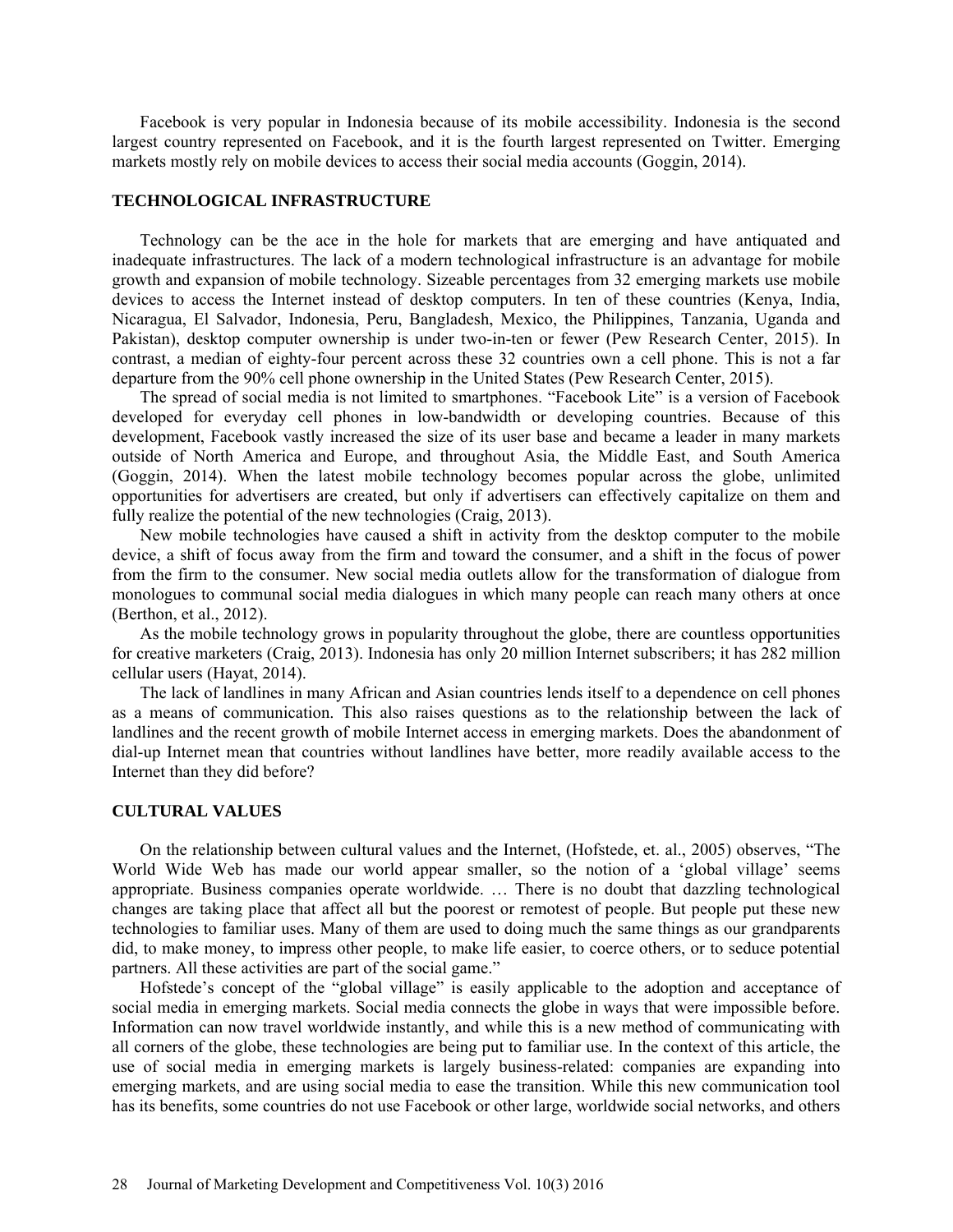reject the encroachment of Internet culture and social media on cultural values. On average, 62% of people in 32 emerging markets believe the Internet is beneficial for education, the economy and personal relationships, and that it is detrimental to political systems and overall morality (Pew Research Center, 2015).

While Facebook is the most popular social networking site worldwide, smaller, country-specific social networks are more popular in their target countries. Such sites include Weibo in China and VK in Russia and the Ukraine (Alexa, 2015). Whereas Facebook is predominantly English speaking, these sites offer communications between users in their respective languages.

There are about one million Facebook users in Bangladesh. (Rahman, 2014) argues that the increased usage of the Internet and social media encourages the spread of pornography, frauds, and "destructive movements and crimes."

# **GOVERNMENT REGULATION AND CENSORSHIP**

The emerging markets that have access to Facebook are thereby connected to global conversations in ways that were impossible before the worldwide spread of social media, particularly in countries where free speech is prohibited. In the Arab world, social media allows those living in dictatorships to connect and share links to news, videos and free campaigns with the world. When uploaded to Twitter, Egyptians' comments about their government spread quickly and gained international attention. Research shows that Egyptians believe that online campaign promotion can have significant impact on politics (Gad, 2015).

Perhaps the most infamous example of government-controlled Internet communications comes from China, where such popular social media sites as Facebook and Twitter are prohibited. Because of this, social media use in China is fractured across hundreds of local websites, including RenRen, Sina Weibo, and a great number of others (King, et. al, 2013). The great variation in social media websites in China provides its own set of challenges to expanding businesses: localized sites simply do not provide the same reach as global networks, thus cutting Chinese consumers off from the global market.

# **EVOLUTION**

The social network arena is connected with e-commerce as they mutually support each other. Social media users in China are becoming more practical as they using social networking to shop for discounted goods and services, and to search for jobs and suitable marriage partners (Marceux, 2013).

Social networking applications are not part of the typical enterprise IT portfolio, but employees are increasingly using them as work aids, to promote personal productivity, to empower communication among colleagues, and to strengthen both business and personal relationships. Such applications are used daily by 20% of employees across the globe. This adoption of social media is more prevalent in emerging markets— such as China, Brazil, India and Mexico— than it is in mature markets (Junglas, 2013).

### **MANAGERIAL IMPLICATIONS**

When expanding into an emerging market, businesses should be sensitive to cultural and communicative norms of their target country. While some countries, such as China, are more receptive to social media as a means of communication, some countries, such as Italy and Bangladesh, prefer face-toface communication instead of increased engagement with technology.

Businesses should also consider the language barriers between their companies and emerging markets. Younger people in emerging markets are more likely to speak at least some English, and are more likely to use the Internet and engage in social media usage than older people. The significance of language barriers and cultural differences should not be overlooked (Hsu, 2012; Craig, 2013). Facebook offers a range of opportunities for international marketing, particularly in the case of international hotels. Among Facebook's varied uses is the technology for hotels to connect with international leisure travelers.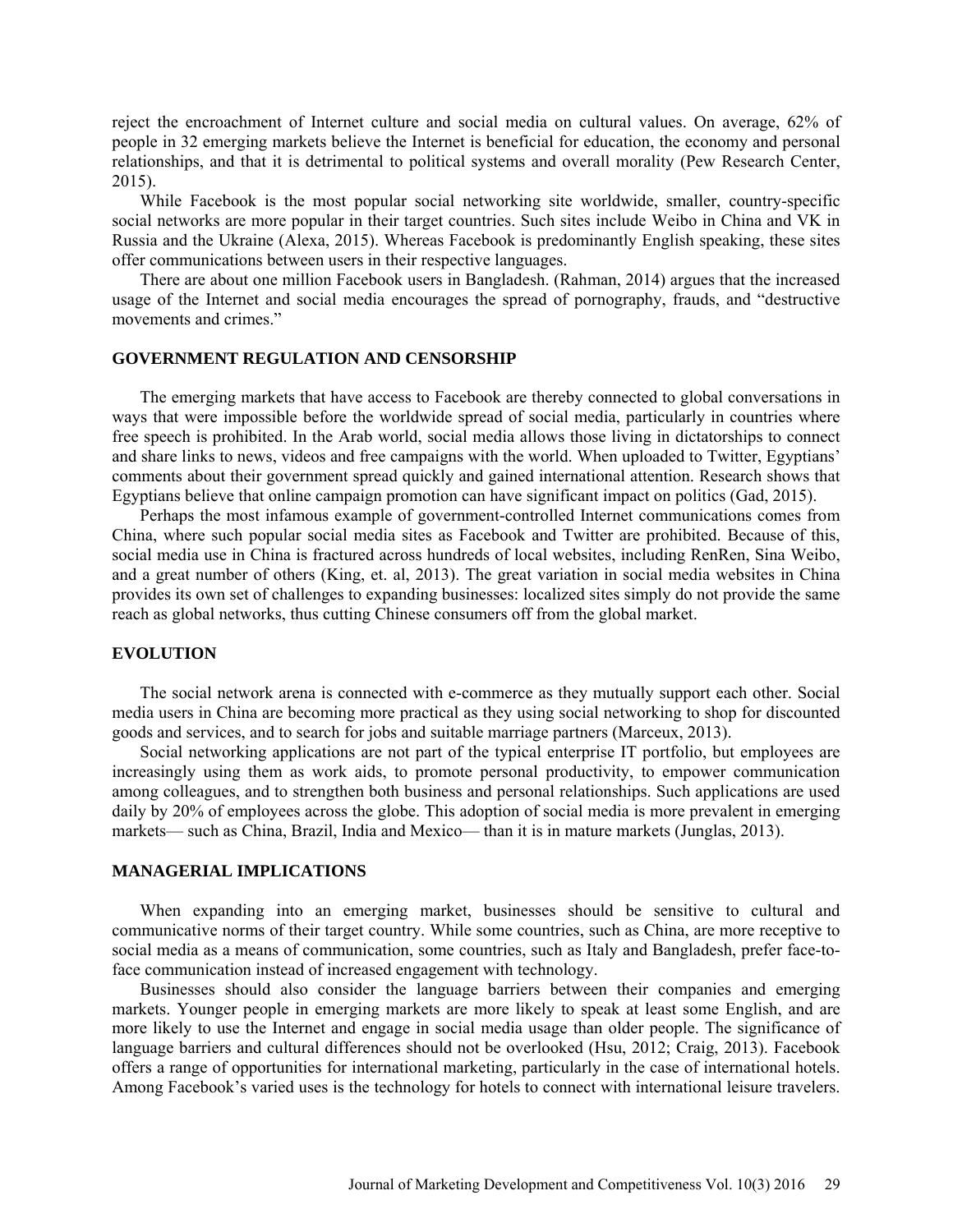In certain cases, however, this technology is limited to speakers of a particular language whose Facebook pages are primarily in that language (Hsu, 2012).

The benefits for businesses using social media are vast, and the consequences of not participating can be devastating. By opting out of social media usage, businesses lose opportunities to establish or spread brand recognition, to converse with their customers, generate revenue, gain feedback and insight from customers, and improve customer relationship experiences. Social media represents a chance to correspond with the consumer, establish brand awareness and grow brand loyalty (Ajjan, et. al., 2014).

### **CONCLUSION**

This literature review indicates a vibrant global arena for social media. While providing much information, it leaves further questions. There are variables involved such as level of technology, status of infrastructures, usability and accessibility of language interpretation. Clearly, the emerging markets cannot be grouped together as a whole or categorized similarly but trends can be surmised. It is obvious that the rise in social media is not limited to developed nations.

With all the changes evolving in the virtual world throughout the globe, there is great opportunity to engage in social media and building identity, awareness, relationships, and revenue. This includes emerging markets!

# **REFERENCES**

- Ajjan, H., Beninger, S., Mostafa, R., & Crittenden V. (2014), "Empowering Women Entrepreneurs in Emerging Economies: A Conceptual Model," *Organizations and Markets in Emerging Economies,* 5 (1), 16-30.
- Alexa: The Web Information Company (2015), "The top 500 sites in each country or territory," (accessed September 1, 2015). [available from http://www.alexa.com/topsites/countries].
- Berthon, P.R., Pitt L.F., Plangger K., & Shapiro, D. (2012), "Marketing meets Web 2.0, social media, and creative consumers: Implications for international marketing strategy," *Business Horizons,* 55, 261-71.
- Craig, C.S. (2013), "Partnering for Growth in Emerging Markets: Why Advertising Agencies Need to Lead, Not Follow," *Journal of Advertising Research,* 53 (4), 361-362.
- Euromonitor International (2010), "The Global Rise of Social Networks: Brave New World or the Same Old Thing?" Euromonitor International.
- Gad, K.A. (2015), "The Impact of Political Advertising through Social Networking Sites on Egyptians' Political Orientations and Choices," *International Journal of Information, Business and Management,* 7 (1), 1-18.
- Goggin, G. (2014), "Facebook's mobile career," *New Media & Society,* (July), 1-19.
- Hayat, S.A. (2014), "Indonesian Global Expansion: A Case Study," *International Journal of Global Business,* 7 (2), 9-33.
- Hofstede, G. & Hofstede G.J. (2005), Cultures and Organizations: Software of the Mind, 2nd edn. New York: McGraw-Hill. 457
- Hoskisson, R.E., Eden L., Lau C.M., & Wright M. (2000), "Strategy in Emerging Economies," *Academy of Management Journal,* 43 (3), 249-67.
- Hsu, Y. (2012), "Facebook as international eMarketing strategy of Taiwan hotels," *International Journal of Hospitality Management,* 31, 972-80.
- Junglas, I. & Harris, J. (2013), "The Promise of Consumer Technologies in Emerging Markets," *Communications of the ACM,* 56 (5), 84-90.
- Khanna, Tarun & Krishna G. Palepu (2010), "How to Define Emerging Markets," *Winning in Emerging Markets: A Roadmap for Strategy and Execution.*
- King, G., Pan J., & Roberts, M.E. (2013), "How Censorship in China Allows Government Criticism but Silences Collective Expression," *American Political Science Review,* 107 (2), 326-343.